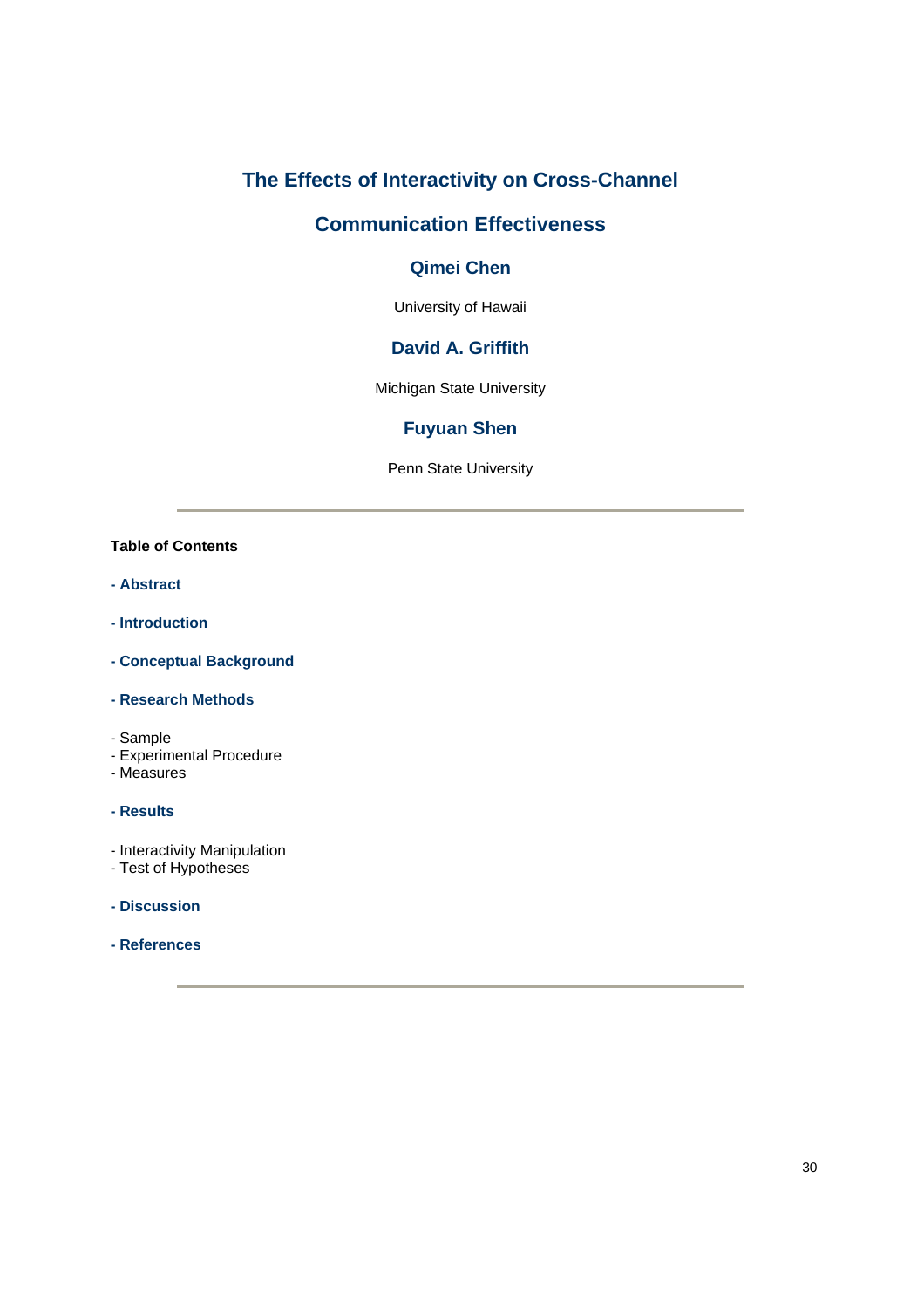### **Abstract**

This study investigated the effects of web site interactivity on consumers' trust in brands and product evaluations, and their subsequent purchase intentions in a multi-channel context. Results from the experiment indicated that through greater interactivity, individuals developed greater trust in the vendor and better understanding of its products. Further, it was demonstrated that trust and product evaluation carried interactivity's influence onto not only online purchase intention, but also offline purchase intention at a brand-specific business level. These findings indicate that online interactivity can have broad implications for multi-channel marketing.

#### **Introduction**

As an advertising medium, the Internet is unique in permitting firms to create interactive online environments that allow consumers to directly experience products. Scholars have considered this unique interactivity as an important feature that differentiates the Internet from other traditional advertising media (Griffith and Chen 2004; McMillan and Hwang 2002; Shen 2002). Traditionally, advertising messages and direct experience have been considered the two primary sources of information that markers used to communicate product information to consumers (Singh, Balasubramanian, and Chakraborty 2000). The Internet bridges these two information sources by enabling firms to digitalize experiential attributes in multimedia formats (Alba et al. 1997; Burke 1997; Griffith and Chen 2004; Hoffman and Novak 1996), thus endowing advertising messages with attribute experiences. Through virtual reality (Biocca 1992), telepresence (Steuer 1992), or virtual direct experience (Griffith and Chen 2004), the Internet can approximate key characteristics of direct experience when promoting experience products, and in doing so, provide consumers elements of interactivity previously unavailable via traditional media. This has broad implications for both marketers and consumers as prior research has indicated that direct experience with products can result in a greater consistency between consumer attitudes and behaviors than can indirect experience (Fazio and Zanna 1978; Fazio, Zanna, and Cooper 1978; Sherman 1982). Furthermore, researchers have found that attitudes based on direct experiences tend to be better predictors of behavioral intentions than attitudes formed through indirect experience alone (Smith 1993; Smith and Swinyard 1982).

In this study, we investigate the effects of interactivity on consumers' trust and product evaluation, and their subsequent purchase intentions. Moreover, the purchase intentions under investigation were examined in a multi-channel context (i.e., online and offline). One of the motivations for this study is the recent call of marketing academics and practitioners to study multi-channel strategy, and to understand how interactive and conventional media work together to move consumers through the purchase process (Burke 2002). An additional motivation to investigate the effect of interactivity in a multi-channel setting is that a large number of businesses have experienced difficulty in synchronizing their online and offline operations (McKillen 2001). If indeed the online executions can directly or indirectly influence consumers' online and offline behaviors, then any disjunction, in a short time, will hurt the company's sales, and in a long run, will dilute a company's brand equity and reputation. Therefore an empirical investigation of the influence of interactivity on online and offline purchase intentions is warranted.

#### **Conceptual Background**

Product experience (i.e., consumer's living through or observation of a product) can be considered a continuum anchored by direct and indirect experience (Fazio and Zanna 1978). Seeing a product demonstrated on TV is a more direct experience than hearing it described on radio. Similarly, product trial is a more direct experience than watching the product being demonstrated on the TV (Coyle and Thorson 2001). In an advertising context, one can argue that the more interactive the medium, the more likely it is to provide more direct experience, while less interactivity provides a more indirect experience. According to Griffith and Chen (2004), product experiences in an online context can be viewed as virtual direct experiences (VDE), varying from "lean" to "rich" with the lean VDE approximating an indirect experience, and rich VDE approximating a direct experience. The central dimension differentiating lean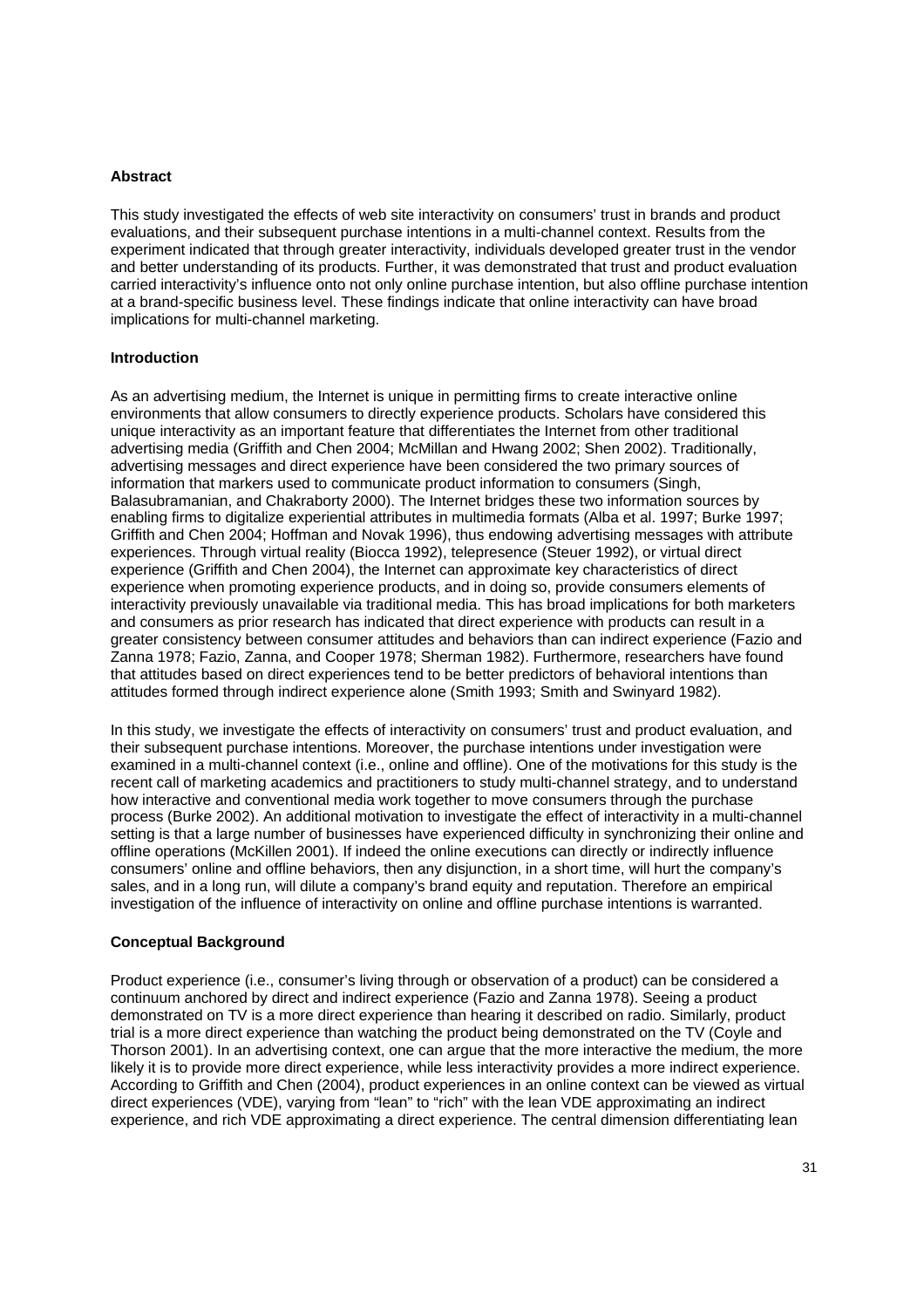VDE from rich VDE is the level of realism, which is determined by interactivity (Coyle and Thorson 2001).

Interactivity has been credited for helping generate various benefits for marketers and consumers. Some of these benefits reported previously include creation of stronger brand identity (Upshaw 1995), facilitation of relationship marketing (Cuneo 1995), conversion of interested consumers to interactive customers (Berthon, Pitt, and Watson 1996), and greater control over information search and acquisition (Hoffman and Novak 1996). Scholars have studied interactivity from a variety of perspectives. Researchers, for example, have studied it as a part of the communication process (e.g., Blattberg and Deighton 1991; Steuer 1992), medium features (e.g., Hoffman and Novak 1996) and individual perceptions (e.g. McMillan and Hwang 2002; Newhagen, Corders, and Levy 1995). Studies on interactivity generally tap into this construct from either a system-centered or a user-centered approach (Unz and Hesse 1999). The system-centered approach deals with objective/functional features of interactive environments such as Web sites (e.g. Ghose and Dou 1998; Ha and James 1998; Schlosser 2003; Stout, Villegas, and Kim 2001), whereas the user-centered approach tends to deal with perception, i.e. perceived level of interactivity from users' point of view (e.g. McMillan and Hwang 2002; Newhagen, Cordes, and Levy 1995; Wu 1999).

Although a system-centered approach is helpful in identifying key design factors, a user-centered perspective is crucial in helping to gauge the effectiveness of these design factors as users' perception of the interactivity may be independent of design features (Lee et al. 2004). Hence, a user-centered approach complements the system-centered approach by reflecting the corresponding levels of objective/functional interactivity in users' minds.

Although there have been several studies focusing on interactivity in the context of the Internet (e.g. Coyle and Thorson 2001; Häubl and Trifts 2000; Heeter 2000; Novak, Hoffman, and Yung 2000), very little attention has been given to developing a normative (trust) and cognitive (product evaluation) model of the influence of interactivity in a multi-channel advertising context. In this research, we conceptualize interactivity as that of consumers' perception of their interaction with the medium. We adopted a unique approach of using functional design factors to manipulate different levels of objective interactivity as means of increasing the variance of perceived interactivity in consumers' minds.

Researchers have found that consumer trust is contingent upon the consumer's perceived level of interactions with the marketer that provides the consumer information (Sultan and Mooraj 2001; Yoon 2002). It is therefore possible that online interactivity can increase consumer information acquisition, e.g., through the dynamic participation in modifying the form and content of a mediated trial environment in real time. Advertisers' efforts in encouraging information flows via interactivity signal to consumers a concern and willingness on the part of the advertisers to involve the consumer in the purchase decision. This signaling of concern and openness for information flows enhances a consumer's trust. There is also evidence that direct experience is more effective at influencing a consumer's cognitive structure than indirect experience (Smith 1993; Smith and Swinyard 1982). The Internet, with its ability to incorporate levels of interactivity, allows consumers to interact with products while gathering product information (Meeker 1997). Previous research reported that richer VDE (which offers more direct experience) was more likely to be effective than leaner ones (which offers more indirect experience) (Griffith and Chen 2004). What differentiates richer VDE from leaner VDE is the level of conveyance of experiential product attributes and consequently the level of realism provided in the product experience. As one of the determinants of the level of realism (Coyle and Thorson 2001), interactivity also becomes a focal attribute to help decide whether the VDE is "lean" or "rich". Parallel with the advantage of direct vs. indirect experience, if consumers perceive the VDE to be more interactive (i.e. richer), they tend to have a more positive evaluation of the product. In light of the above-mentioned research evidence, we hypothesize that online interactivity will have a positive relationship with both brand trust and product evaluations. Stated formally, our first two hypotheses are as follows.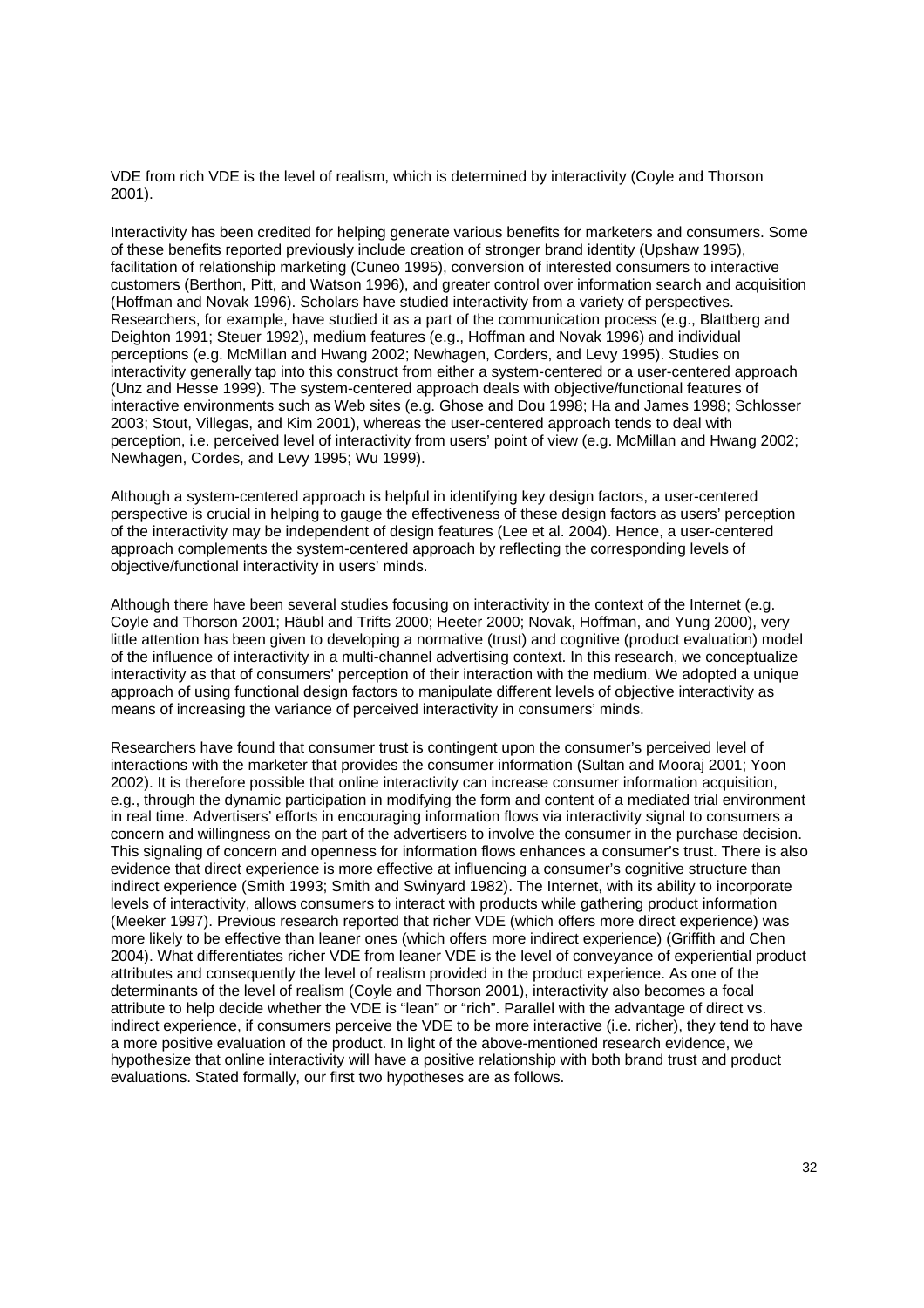**H1:** Consumers' perceived interactivity has a positive impact on their trust in the vendor.

**H2:** Consumers' perceived interactivity has a positive impact on their evaluations of products.

Considerable disagreement exists within the literature regarding the influence of interactivity on purchase intentions and other behavioral changes. Some researchers have found interactivity to have a direct influence on purchase intention (e.g., Wu 2000; Yoo, and Stout 2001), whereas others (e.g., Ghose and Dou 1998) suggested that interactivity influenced consumer's decision making through perceived quality of the Web site. In this study, we propose that interactivity influences consumers' online purchase intention through normative and cognitive structures. As the social perspective of trust is usually emphasized in a cross-channel context (e.g. Ratnasingham 1998), trust is treated as a normative structure in this study which mediates the effect of interactivity on consumer online purchase intention. Product evaluation, which is treated as a cognitive structure, mediates the effect of interactivity on consumer online purchase intention.

Interactivity also has been identified as a major catalyst in fostering relationship development. It has been proposed that the "outcomes of interactivity are engagement in communication and relationship building between a company and its target consumers" (Ha and James 1998, p. 459). Central to relationship development is trust (Hart and Johnson 1999; Merrilees and Fry 2002; Sirdeshmukh, Singh, and Sabol 2002). While prior research has added to our understanding of trust in traditional channels, it has not explored the transferring effect of trust across channels. More importantly, research has yet to explore if a consumer's trust toward a firm developed in one channel influences consumer behavioral intentions in the firm's other channels.

Trust influences behavioral intent (e.g. Geyskens, Steenkamp, and Kumar 1999; Singh and Sirdeshmukh 2000). For instance, Morgan and Hunt (1994) found empirical support for the relationship between trust and cooperative behavior. Lynch, Kent, and Srinivasan (2001) note that given the absence of physical exposure and contact between a firm and its customers in an online channel, trust might be particularly important in influencing behavioral intentions. As such, we propose that consumer trust reduces consumer uncertainty (e.g., false advertising, not honoring policies, privacy concerns, etc.), thus enhancing positive behaviors (e.g., online purchase intentions). In a cross-channel context, because trust is a normative (interpersonal) structure, the influence of interactivity from the development of trust is likely to be transferred to a consumer's in-store/offline purchase intention.

At a product/brand level, Aaker (1996) argues that a firm's brand equity can be leveraged as a firm expands its product line. Extending the branding literature to this study, it is theorized that trust developed within one of a marketer's channels will generate positive behavioral implications in a marketer's other channels. Specifically, we argue that consumer trust developed in an online channel will transfer to a marketer's offline channel. As such, we propose the following hypotheses:

**H3:** Consumer trust mediates the influence of interactivity on consumer online and offline purchase intentions.

**H4:** Consumer product evaluation mediates the influence of interactivity on consumer online and offline purchase intention.

An offline (i.e., in-store) setting is typically perceived as richer than an online setting. For instance, previous research contends that consumers will derive greater shopping context utility from an in-store retail experience than an online retail experience (Lee and Tan 2003). As the in-store retail setting approximates the richest media and offers the most direct experience, we argue that the stimulation of online purchase intentions will carry-over toward the richer media hence transfer online purchase intention to offline purchase intention. As the basic shopping process consists of the activities of gathering information (e.g. window shopping), purchasing, and delivery (Salomon and Koppelman 1992), consumers are likely to utilize the online retail channel as a shopping venue carrying-over this intention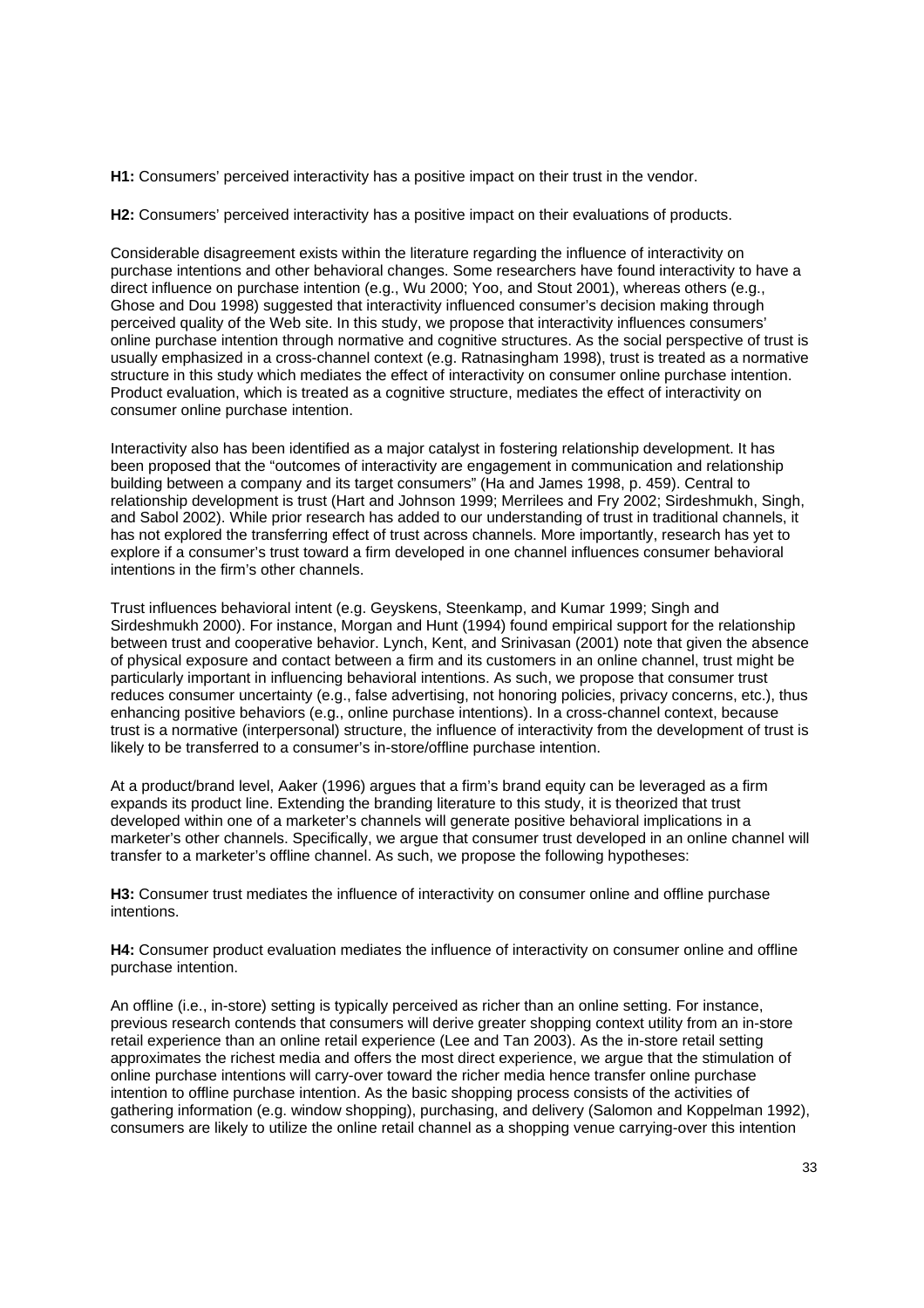when considering the richer media setting. Therefore, we propose the next hypothesis.

**H5:** Online purchase intention has a positive impact on offline purchase intentions.

Figure 1 presents a conceptual model of the relationship between the key variables. As can be seen, while it is expected that interactivity will have positive associations with brand trust and product evaluations, we also posit that online interactivity has an indirect effect on online as well in-store purchase intentions mediated by trust and product evaluation.

**Figure 1: Conceptual Model of Direct and Indirect Effects of Interactivity** 



#### **Research Methods**

To examine the proposed hypotheses, we decided to cast our investigation in the context of an online retail site. We used search engines (e.g., Yahoo, Netscape, Altavista, etc.) to identify sites that target the 18-35 age segment and also offer interactive features. An apparel website site by Land's End (the largest online apparel marketer, generating \$1.462 billion in revenue in 2001) was finally selected as the context for use in this study. The site was ideal because first it permits a meaningful interactivity manipulation in a laboratory setting due to it being an experience product with limited digitizable experiential product attributes. Second, it is appropriate for use as stimuli for the intended subject pool (i.e., undergraduate students).

## *Sample*

One hundred students (48 male and 52 female) in undergraduate marketing courses in a major state university participated in the experiment. Ninety-two percent of the participants were between the ages of 20 and 25 with the balance between the ages of 26 and 35. On average, the participants spent eleven hours online per week. Seventy-seven percent of participants had purchased products online. Nearly half of the participants had purchased online once a month or more frequently (42%), with 24% routinely purchasing clothes online. Participants were assigned randomly to three treatment conditions (i.e., degree of interactivity-low/medium/high) resulting in average cell sizes of 34.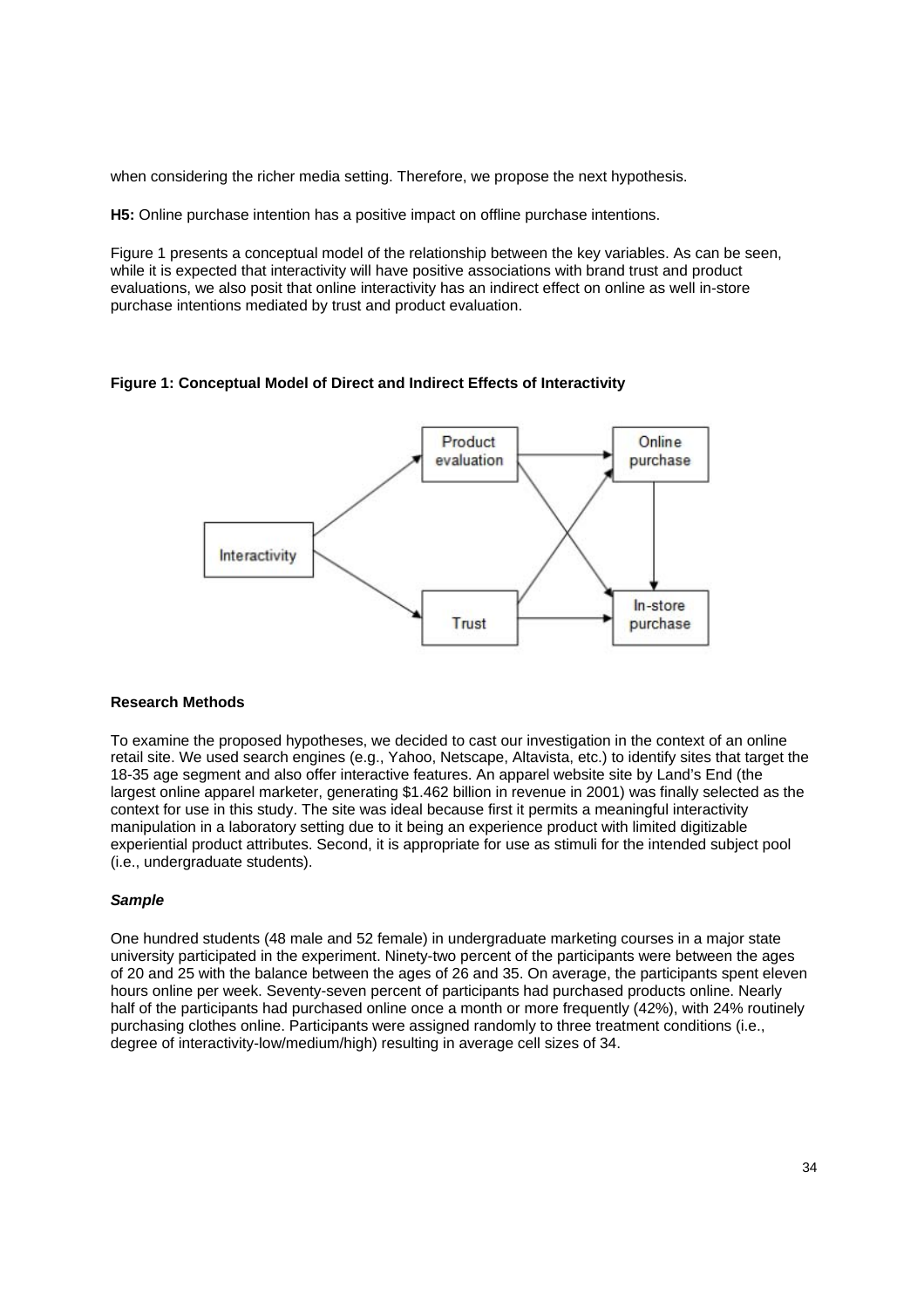#### *Experimental procedure*

We manipulated interactivity using three levels (high/medium/low). This decision was based on the possibility of an "inverted-U" relationship between the interactivity and web-related dependent variables (Liu 2002). One week prior to the experiment subjects were randomly assigned to the three treatment conditions (high/medium/low interactivity) and asked to fill out a short-survey regarding their body features (body feature information was needed to create virtual models for the high interactivity treatment). Although only the body feature information from the subjects assigned to the high interactivity treatment was used, all participants were asked to fill out the short-survey to minimize the confounding effect of the task. The online shopping task employed necessitated subjects to select casual pants and a casual shirt for personal use. The levels of interactivity were implemented by manipulating the availability of the interactive features/functions, adopted from the marketing-tool dimension based on Ghose and Dou's (1998) interactivity index, in an online product trial context. In the low-interactivity treatment condition only color palate and fabric choices were used to stimulate interactivity (with opportunity to increase viewing size of each). The medium interactivity treatment condition included a color palate, fabric choice, and a generic body model on which subjects could try the apparel. Further, each generic virtual model could be manipulated by the subject (e.g., rotating view, changing color of clothing, etc). The high interactivity treatment condition consisted of a color palate and fabric choices for the clothing presented (with opportunity to increase viewing size of each) and a virtual model built for each subject (each virtual model was designed to replicate the subject's body features). All experimental treatments constrained subjects from accessing additional product or company information. Efforts were taken to ensure that male and female subjects were exposed to comparable apparel in terms of price, style, color, and fabric. Interactivity was therefore conceptualized as structural features of the medium that allow immediate feedback within a retail channel.

Experimental sessions were conducted in a computer lab in groups ranging from 8 to 12 participants. Male and female subjects were assigned to different sessions to avoid cross-gender confounding effects. Experiment administrator's gender matched the subjects' in each session. Experiment administrators read the instructions from a script describing the procedures. Subjects were first asked to complete the questions measuring their pre-exposure to the brand and their risk aversion characteristics. Next, subjects were directed to the computers, preloaded for each treatment. After examining the apparel subjects were asked to complete the questionnaire. Subjects were then debriefed.

#### *Measures*

Interactivity was measured by asking subjects to fill out a four-item, seven-point Likert scale similar to Jee and Lee (2002) and Li, Kuo, and Russell (1999). The scales assessed the respondent's perception of interactivity. It was modified to fit into the brand-specific online apparel retail environment. The fouritem, seven-point Likert scale asked: (1) Interacting with this site is like having a conversation with a sociable, knowledgeable and warm representative from the company, (2) I felt as if this web site talked back to me while I was navigating, (3) I perceive the web site to be sensitive to my needs for product information, and (4) All of the attributes about clothes I want to know have been successfully digitized online (?=.92). A composite perceived interactivity index was created by averaging scores on the four items.

Trust was assessed using a four-item, seven-point semantic differential scale similar to the scales used by Ganesan (1994) and Sirdeshmukh, Singh, and Sabol (2002). This scale was chosen because of its normative nature. Respondents were asked to rate their overall trust toward the online marketer: (1) very undependable-very dependable, (2) very incompetent-very competent, (3) of very low integrity-of very high integrity, and (4) very unresponsive to customers-very responsive to customers (?=.82). A composite index was created by averaging the scores on each item.

Product Evaluation was assessed using a four-item, seven-point semantic differential scale similar to the scale proposed by Petty, Cacioppo, and Schumann (1983). Subjects were asked to rate their overall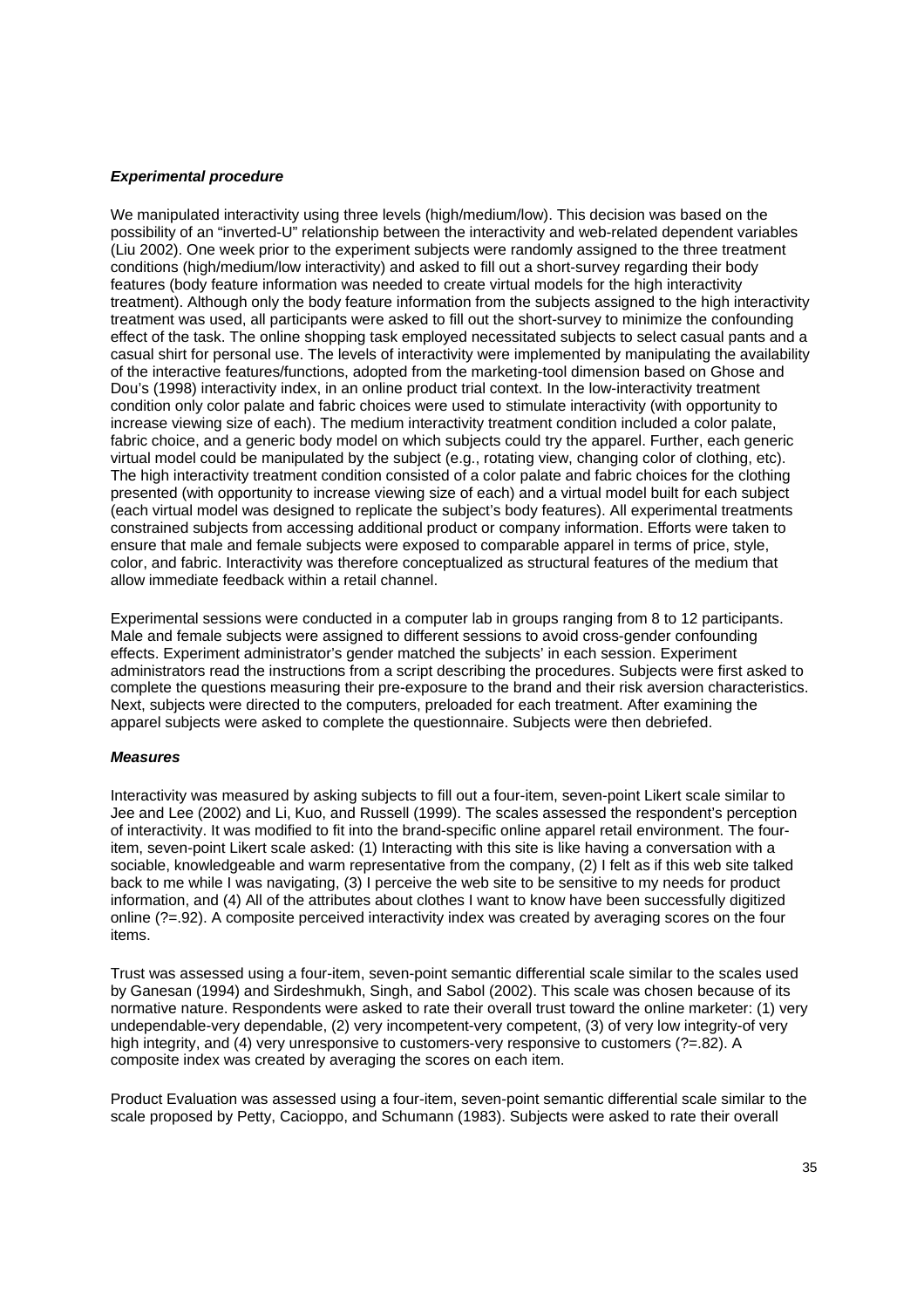impression of the product from: (1) bad-good, (2) unsatisfactory-satisfactory, (3) unfavorable-favorable, and (4) not carefully produced-carefully produced (?=.89). A composite index was created by averaging the individual items' scores.

Online and In-store Purchase Intentions. As the focus of the study was the transferring effect of interactivity through trust in a multi-channel setting, we employed scales similar to Griffith, Krampf, and Palmer (2001) and Baker and Churchill (1977). Online purchase intention was assessed using a oneitem seven-point scale (ranging from "not likely" to "very likely") capturing the subject's intention to buy the clothes directly from the online marketer. In-store purchase intention was assessed using a two-item, seven-point scale (ranging from "not likely" to "very likely") capturing the subject's intention to (1) buy the product if they saw it in store, and (2) actively seek out the product in store to purchase it. Composite indices were created for online and in-store purchase intentions respectively.

#### **Results**

#### *Interactivity Manipulation*

Results indicated there was a significant difference in perceived interactivity between the three treatment groups, F(2, 95)=49.62, p<.001. The perceived interactivity in the IH treatment (M=5.48, p < .001) was significantly higher than that in the IM treatment (M=3.38) and the IL treatment (M=3.11). The IL and IM treatments were not significantly different, and were combined into a single low interactivity group in subsequent analyses. As mentioned previously, the different levels of functional interactivity were designed to increase variance of the interactivity in consumers' perception and the focal variable we are interested in is the perceived interactivity. To achieve this purpose, we adopted the composite perceived interactivity index as a continuous variable in our subsequent analysis which is preferred to dichotomizing when dealing with predictor variables (Irwin and McClelland 2003).

#### *Test of Hypotheses*

Descriptive statistics and correlations between the core variables are presented in Table 1. The correlation analysis indicated that perceived interactivity was indeed significantly correlated with trust (r  $= .59$ , p  $< .01$ ) as well as product evaluations (r = .20, p  $< .05$ ). Further path analysis demonstrated that perceived interactivity significantly impacts on trust ( $\beta = .59$ ,  $p < .001$ ) and product evaluation ( $\beta = .20$ , p < .05). Hence, both H1 and H2 were supported.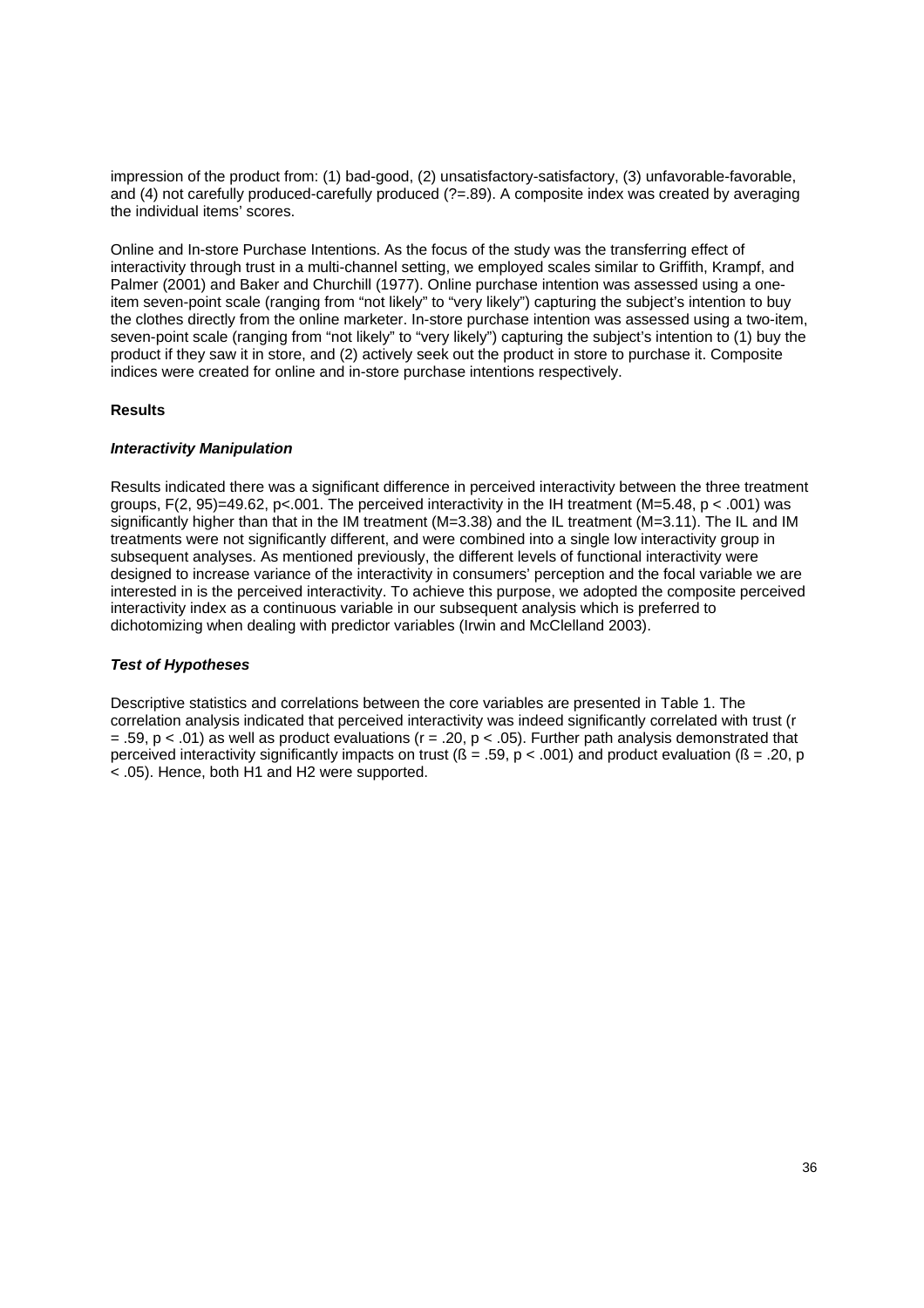|                    | Mean | <b>SD</b> | Interactivity | Trust          | Product<br>Evaluation | Online<br>Purchase | In-store<br>purchase |
|--------------------|------|-----------|---------------|----------------|-----------------------|--------------------|----------------------|
| Interactivity      | 3.99 | 1.50      | 1             |                |                       |                    |                      |
| Trust              | 4.43 | 1.18      | .59**         | $\overline{1}$ |                       |                    |                      |
| Product evaluation | 3.61 | 1.20      | $.20*$        | .03            | $\overline{1}$        |                    |                      |
| Online purchase    | 5.11 | 1.73      | .10           | .18            | $.54***$              | $\mathbf{1}$       |                      |
| In-store purchase  | 4.81 | 1.60      | .15           | .28**          | $.49**$               | $.78**$            | 1                    |

**Table 1: Descriptive Statistics and Intercorrelations (N=100)**

Note: \* p<.05, \*\* p<.01

Figure 2 is the final model that we derived by removing all nonsignificant paths ( $p < .05$ ) from the full model (see Figure 1). Standard parameter estimates for the final model are presented in Table 2. The model's fit for the data was assessed in accordance with three criteria (Kelloway 1998; Kline 1998): a nonsignificant goodness-of-fit chi-square statistics; a value of .90 or greater for GFI (good of fit index), AGFI (adjusted goodness of fit index), CFI (comparative fit index), and NFI (normed fit index); and a value of .10 or less for RMSEA (root mean squared error of approximation). Results indicated that the final model produced a good fit to the data  $(x2 = 6.59, df = 4, p = .16; RMSEA = .08; GFI = .98; AGFI$  $= .91$ ; NFI = .97; NNFI = .96; CFI = .99). Missing links between the direct paths indicate they were nonsignificant.

As Table 2 and Figure 2 indicated, despite the zero-order positive associations between perceived interactivity and online or offline purchase intentions (see Table 1), the relationships became nonsignificant when product evaluation and trust were introduced into the model. Parameter estimates indicated that product evaluation had a significant influence on online purchase intention ( $\beta = .53$ , p < .001), but no significant effect on in-store purchase intention. Trust had a significant influence on online purchase intention ( $\beta = .17$ ,  $p < .05$ ), as well as in-store purchase intention ( $\beta = .14$ ,  $p < .05$ ). These provide evidence that product evaluation and trust mediated the effects of perceived interactivity on purchase intentions. H3 and H4 were therefore supported. The direct path between online purchase intentions and in-store purchase intentions was also significant after controlling for other variables (ß  $= .76$ , p  $< .001$ ). The magnitude of the standard coefficient indicated that the online purchase intentions accounted for a substantial portion of the variance in offline purchase intentions. H5 was therefore also supported.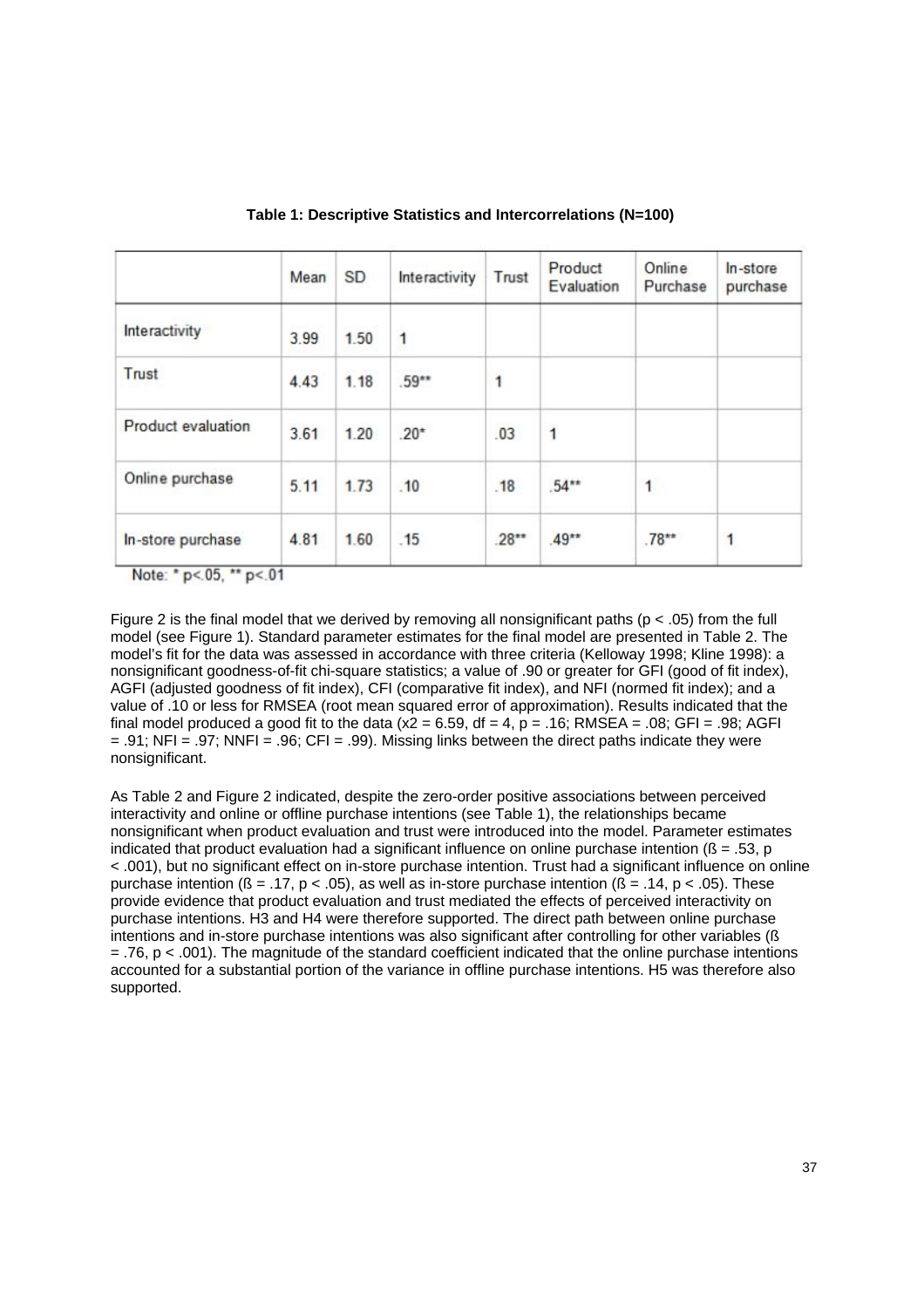

### **Figure 2. Direct and Indirect Effects of Interactivity**



## **Table 2: Structural Parameter Estimates for Hypothesized Model**

| Paths                                           | <b>Parameter Estimates</b> | $\boldsymbol{p}$ |
|-------------------------------------------------|----------------------------|------------------|
| Interactivity-Trust                             | .59                        | .00              |
| Interactivity→Product Evaluation                | 20                         | .05              |
| Trust→Online Purchase                           | .17                        | .04              |
| Trust→In-store Purchase                         | .14                        | .02              |
| Product Evaluation → Online Purchase            | 53                         | .00              |
| Online Purchase $\rightarrow$ In-store Purchase | .76                        | .00              |

The above results were based on treating perceived interactivity as the independent variable. Therefore, the question arises as to whether using the manipulated functional interactivity would lead to different results. To check that possibility, we re-specified our models by using interactivity as a manipulated, categorical variable, and re-fitted the model with the adjusted data. Results indicated that the new model's fit indexes, parameter estimates and their p values did not vary significantly from our final model (see Figure 2). We therefore conclude that in the present study, perceived interactivity highly corresponds to the objective/functional interactivity in the context of online product trial.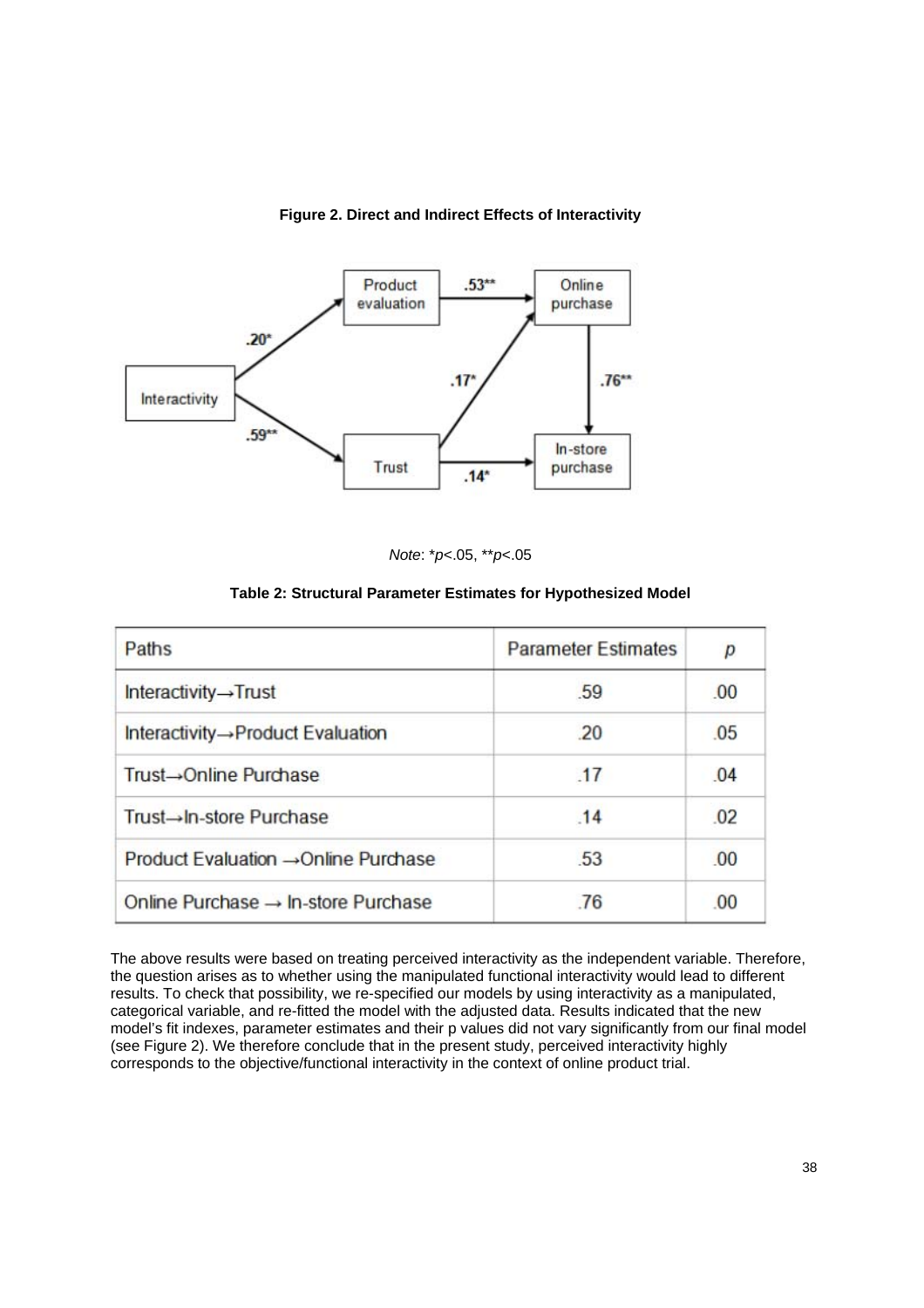#### **Discussion**

The purpose of this study was two-fold. First, our intention was to examine the impact of perceived interactivity in advertising on the normative and cognitive evaluation of consumers' product experience. Second, we wished to develop a greater understanding of how trust developed in one channel would influence consumer behavioral intentions in another channel. The findings indicated that through greater interactivity, a consumer develops greater trust and understanding of the business and its products. Further, it was demonstrated that trust transferred perceived interactivity's influence not only onto online behavior intention, but also onto offline purchase intention at a brand-specific business level. This indicates that the influence of interactivity in online communication can have significant implications for offline behaviors. Interestingly, while trust significantly mediated the influence of perceived interactivity on online and in-store purchase intentions, product evaluation mediated only the influence of interactivity on online purchase intention. This difference might be due to the differences between the nature of these two structures, i.e., while evaluation is a cognitive structure, the normative nature of trust may have served to foster positive relationships in both online and offline venues.

This suggests that while both consumers' cognitive and normative evaluations of online communication can influence their online behavior intention, the building and development of trust can facilitate consumers' offline behavioral intentions. While this concept has been investigated at the brand level when examining products (e.g., Aaker 1996), it has not been extended to the marketing channel context.

Findings from this research suggest that the Internet can be used as an effective advertising tool to drive brand understanding and continuity of purchase intentions. As Elkin and Neff (2002) have noted, the online venue has not yet been effectively used in the larger mix in advertising campaigns. They indicated that most marketers only spent 2% to 3% or less of their media budgets to advertise to consumers on the Internet despite the fact that the Internet represents 10% to 15% of total media consumption. This lack of utilization of online advertising may derive from the lack of research demonstrating the effect of online advertising execution (e.g. interactivity) on consumers' online and even offline buying intentions. Our findings highlight the importance of synchronizing online with offline advertising as online advertising could influence both online and offline consumer behaviors intentions.

Although this study provides new insights, it is not without its limitations. One limitation of the current study is that it was conducted within a single industry, i.e., the apparel industry. While apparel is one of the largest and most important product categories, the findings here are limited to this context. For instance, while the use of apparel (a product category higher in experience attributes) may provide new insights into apparel promotion, the findings may not be generalizable to product categories such as computers, which tend to have a higher proportion of search attributes. Therefore, it can be theorized that the transferring effect observed is a function of the product category as with search products a consumer does not necessarily need to experience the product and thus may be more willing to purchase online. As such, researchers should be cautious in generalizing these findings beyond the scope of the current product category. Future research could expand upon the current findings using a variety of products within a broader range of product categories, thus extending the generalizability of the work. Second, the focus in this study was limited primarily within the interactive execution under the context of online virtual product trial (as a form of interactive advertising). Future research might want to replicate the study under other interactive advertising contexts, e.g., in-store kiosk, etc.

In conclusion, although changes in the competitive environment have stimulated marketers to develop strategies aimed at synchronizing multiple and complementary channels to service an increasingly diverse consumer marketplace, little empirical research has been conducted in this area. As such, academics and practitioners have a limited understanding of this topic. While this study demonstrated the importance of interactivity in fostering behavioral intentions both within and across channels, it provides only a starting point for the development of more elaborate multi-channel communication models. As such, a systematic research effort is warranted.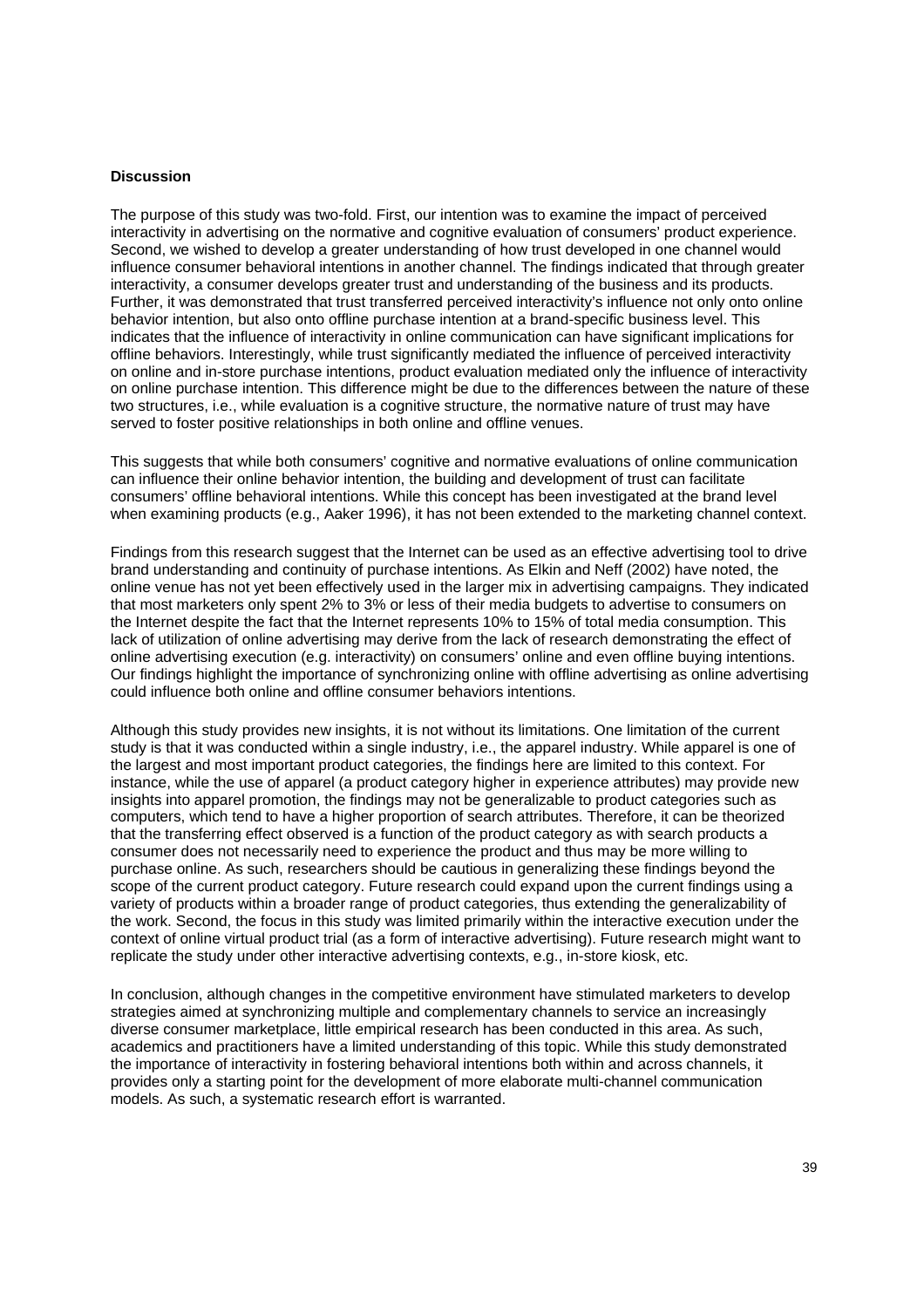#### **Reference**

Aaker, David. A. (1996), *Building Strong Brands*, New York, NY: Free Press.

Alba, Joseph, John Lynch, Barton Weitz, Chris Janiszewski, Richard Lutz, Alan Sawyer, and Stacy L. Wood (1997), "Interactive Home Shopping: Consumer Retailer, and Manufacturer Incentives to Participate in Electronic Marketplaces," *Journal of Marketing*, 61 (3), 38-53.

Baker, Michael J. and Gilbert A. Churchill Jr. (1977), "The Impact of Physically Attractive Models on Advertising Evaluations," *Journal of Marketing Research*, 14 (4), 538-555.

Berthon, Pierre, Leyland F. Pitt, and Richard T. Watson (1996), "The World Wide Web as an Advertising Medium: Toward an Understanding of Conversion Efficiency," *Journal of Advertising Research*, 36 (1), 43-54.

Biocca, Frank (1992), "Virtual Reality Technology: A Tutorial," *Journal of Communication*, 42 (4), 23-72.

Blattberg, Robert C. and John Deighton (1991), "Interactive Marketing: Exploring the Age of Addressability," *Sloan Management Review*, 33 (1), 5-14.

Burke, Raymond R. (1997), "Do You See What I See? The Future of Virtual Shopping," *Journal of the Academy of Marketing Science*, 25 (4), 352-360.

(2002), "Technology and the Consumer Interface: What Consumers Want in the Physical and Virtual Store," *Journal of Academy of Marketing Science*, 30 (4), 411-432.

Coyle, James R. and Esther Thorson (2001), "The Effects of Progressive Levels of Interactivity and Vividness in Web Marketing Sites," *Journal of Advertising*, 30 (3), 65-77.

Cuneo, Alice Z. (1995), "Internet World Show Spurs Online Commerce Debate," *Advertising Age*, April 17.

Elkin, Tobi and Jack Neff (2002), "Study Documents Branding Impact of Online Ads Analyzed a Six-Week Dove Soap Campaign," *AdAge.com*.

Fazio, Russell H. and Mark P. Zanna (1978), "On the Predictive Validity of Attitude: The Roles of Direct Experience and Confidence," *Journal of Personality*, 46(2), 228-243.

-, and Joel Cooper (1978), "Direct Experience and Attitude-Behavior Consistency: An Information Processing Analysis," *Personality and Social Psychology Bulletin*, 4 (1), 48-51.

Ganesan, Shankar (1994), "Determinants of Long-Term Orientation in Buyer-Seller Relationships," *Journal of Marketing*, 58 (April), 1-19.

Geyskens, Inge, Jan-Benedict E.M. Steenkamp, and Nirmalya Kumar (1999), "A Meta-analysis of Satisfaction in Marketing Channel Relationships," *Journal of Marketing Research*, 36 (2), 223-238.

Ghose, Sanjoy and Wenyu Dou (1998), "Interactive Functions and Their Impacts on the Appeal of Internet Presence Sites," *Journal of Advertising Research*, March/April, 29-42.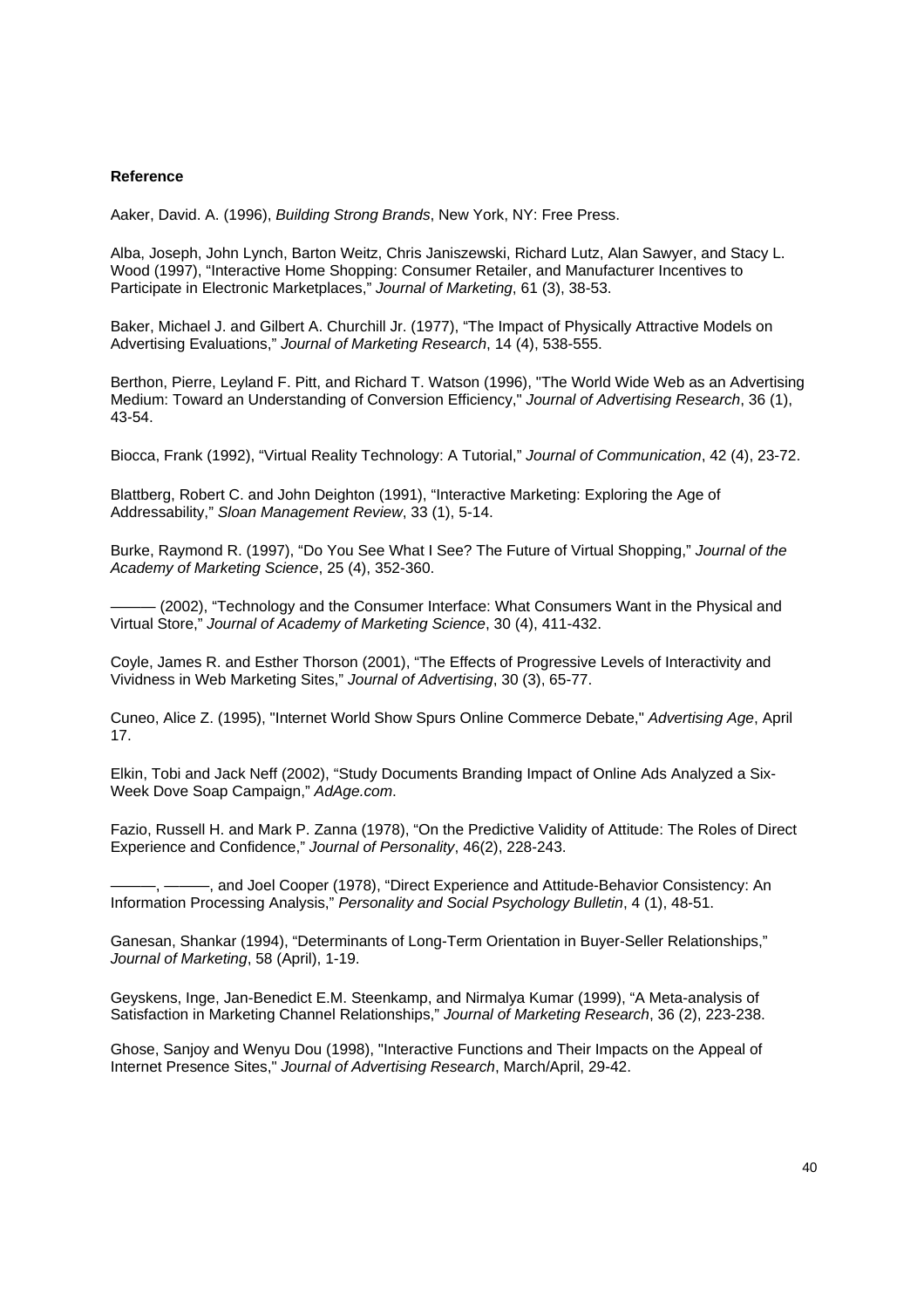Griffith, David and Qimei Chen (2004), "The Influence of Virtual Direct Experience on Online Ads Message Effectiveness," *Journal of Advertising,* 33 (1), 55-69.

Griffith, David, Robert F. Krampf, and Jonathan W. Palmer (2001), "The Role of Interface in Electronic Commerce: Consumer Involvement with Print versus On-Line Catalogs," *International Journal of Electronic Commerce*, 5 (4), 135-153.

Ha, Louisa and E. Lincoln James (1998), "Interactivity Reexamined: A Baseline Analysis of Early Business Web Sites," *Journal of Broadcasting & Electronic Media*, 42 (4), 457-474.

Hart Christopher W. and Michael D. Johnson (1999), "Growing the Trust Relationship," *Marketing Management*, Spring, 9-19.

Häubl, Gerald and Valerie Trifts (2000), "Consumer Decision Making in Online Shopping Environments: The Effects of Interactive Decision Aids," *Marketing Science*, 19 (1), 4-21.

Heeter, Carrie (2000), "Interactivity in the Context of Designed Experiences," Journal of Interactive Advertising, 1 (1), <http://www.jiad.org/vol1/no1/heeter/index.html>.

Hoffman, Donna L. and Thomas P. Novak (1996), "Marketing in Hypermedia Computer-Mediated Environments: Conceptual Foundations," *Journal of Marketing*, 60(3), 50-68.

Irwin, Julie R. and Gary H. McClelland (2003), "Negative Consequences of Dichotomizing Continuous Predictor Variables," *Journal of Marketing Research*, 40, 366-371.

Jee, Joonhyung and Wei-Na Lee (2002), "Antecedents and Consequences of Perceived Interactivity: An Exploratory Study," *Journal of Interactive Advertising*, 3 (1), <http://www.jiad.org/vol3/no1/jee/index.htm>.

Kelloway, E. Kevin (1998), *Using LISREL for Structural Equation Modeling*, Thousand Oaks, CA: Sage.

Kline, Rex B. (1998), *Principles and Practice of Structural Equation Modeling*, New York, NY: Guilford Press.

Lee, Khai Sheang and Soo Jiuan Tan (2003), "E-retailing Versus Physical Retailing: A Theoretical Model and Empirical Test of Consumer Choice," *Journal of Business Research*, 56, 877-885.

Lee, Se-Jin, Wei-Na Lee, Hyojin Kim, and Particia A. Stout (2004), "A Comparison of Object Characteristics and User Perception of Web Sites," *Journal of Interactive Advertising*, 4 (2), <http://www.jiad.org/vol4/no2/lee/index.htm>.

Li Hairong, Cheng Kuo, and Martha G. Russell (1999), "The Impact of Perceived Channel Utilities, Shopping Orientations, and Demographics on the Consumer's Online Buying Behavior," *Journal of Computer Mediated Communication*, 5 (2), 1-20.

Liu, Yuping (2002), "Interactivity and its Implications for Consumer Behavior," unpublished doctoral dissertation, Rutgers University

Lynch, Patrick D., Robert J. Kent, and Srini. S. Srinivasan (2001), "The Global Internet Shopper: Evidence From Shopping Tasks in Twelve Countries," *Journal of Advertising Research*, 14, 15-23.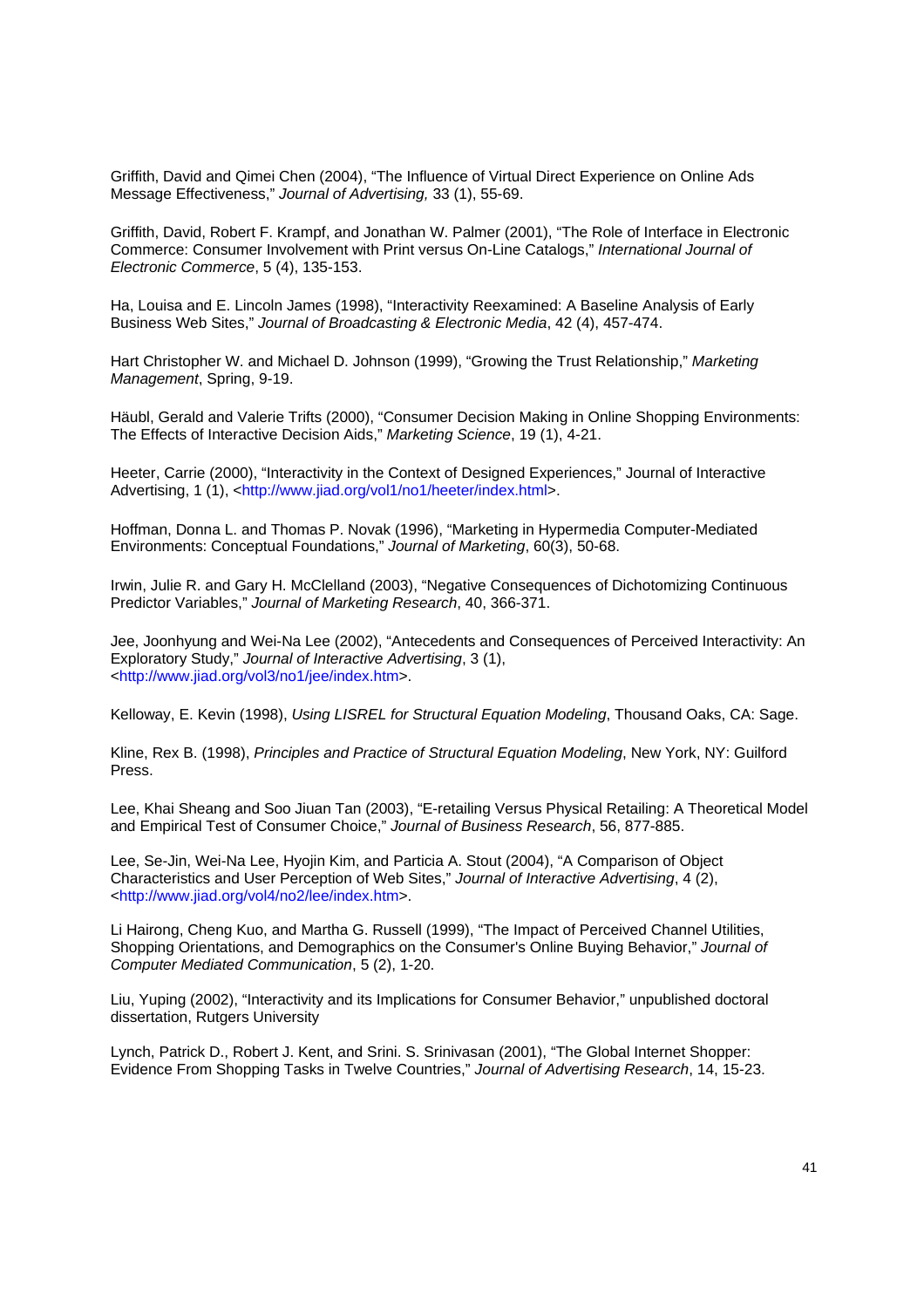McKillen, Dan (2001), "Web-Influenced Spending," *Medical Marketing and Media*, 36 (5), 11-12.

McMillan, Sally and Jang-Sun Hwang (2002), "Measures of Perceived Interactivity: An Exploration of the Role of Direction of Communication, User Control, and Time in Shaping Perceptions of Interactivity," *Journal of Advertising*, 31 (3), 29-42

Meeker, Mary (1997), *The Internet Advertising Report*, New York, NY: Harper Business.

Merrilees, Bill and Marie-Lousie Fry (2002), "Corporate Branding: A Framework for E-retailers," *Corporate Reputation Review*, 5(2/3), 213-225.

Morgan, Robert M. and Shelby D. Hunt (1994), "The Commitment-Trust Theory of Relationship Marketing," *Journal of Marketing*, 58 (3), 20-38.

Newhagen, John E., John W. Cordes, and Mark R. Levy (1995), "Nightly@nbc.com: Audience Scope and the Perception of Interactivity in Viewer Mail on the Internet, *Journal of Communication*, 45 (3), 164- 175.

Novak, Thomas P., Donna. L. Hoffman, and Yiu-Fai Yung, (2000), "Measuring the Customer Experience in Online Environments: A Structural Modeling Approach," *Marketing Science*, 19 (1), 22-42.

Petty, Richard E., John T. Cacioppo, and David Schumann (1983), "Central and Peripheral Routes to Advertising Effectiveness: The Moderating Role of Involvement," *Journal of Consumer Research*, 10 (2), 135-146.

Ratnasingham, Pauline (1998), "The Importance of Trust in Electronic Commerce," *Internet Research: Electronic Networking Applications and Policy*, 8 (4), 313-321.

Salomon, Ilan and Frank S. Koppelman (1992), "Teleshopping or Going Shopping? An Information Acquisition Perspective," *Behavior and Information Technology*, 11 (4), 189-198.

Schlosser, Ann E. (2003), "Experiencing Products in the Virtual World: The Role of Goal and Imagery in Influencing Attitudes Versus Purchase Intentions," *Journal of Consumer Research*, 30 (September), 184- 198.

Shen, Fuyuan (2002), "Banner Advertisement Pricing, Measurement, and Pretesting Practices: Perspectives from Interactive Agencies," *Journal of Advertising*, 31 (3), 59-67.

Sherman, Steven J. (1982), "Smoking Intention in Adolescents: Direct Experience and Predictability," *Personality & Social Psychology Bulletin*, 8 (2), 376-383.

Singh, Jagdip and Deepak Sirdeshmukh (2000), "Agency and Trust Mechanisms in Consumer Satisfaction and Loyalty Judgments," *Journal of the Academy of Marketing Science*, 28 (1), 150-167.

Singh, Mandeep, Siva K. Balasubramanian, and Goutam Chakraborty (2000), "A Comparative Analysis of Three Communication Formats: Advertising, Infomercial, and Direct Experience," *Journal of Advertising*, (29), 59-72.

Sirdeshmukh, Deepak, Jagdip Singh, and Barry Sabol (2002), "Consumer Trust, Value and Loyalty in Relationship Exchanges," *Journal of Marketing*, 66 (1), 15-37.

Smith, Robert E. (1993), "Integrating Information from Advertising and Trial: Processes and Effects on Consumer Response to Product Information," *Journal of Marketing Research*, 30 (2), 204-219.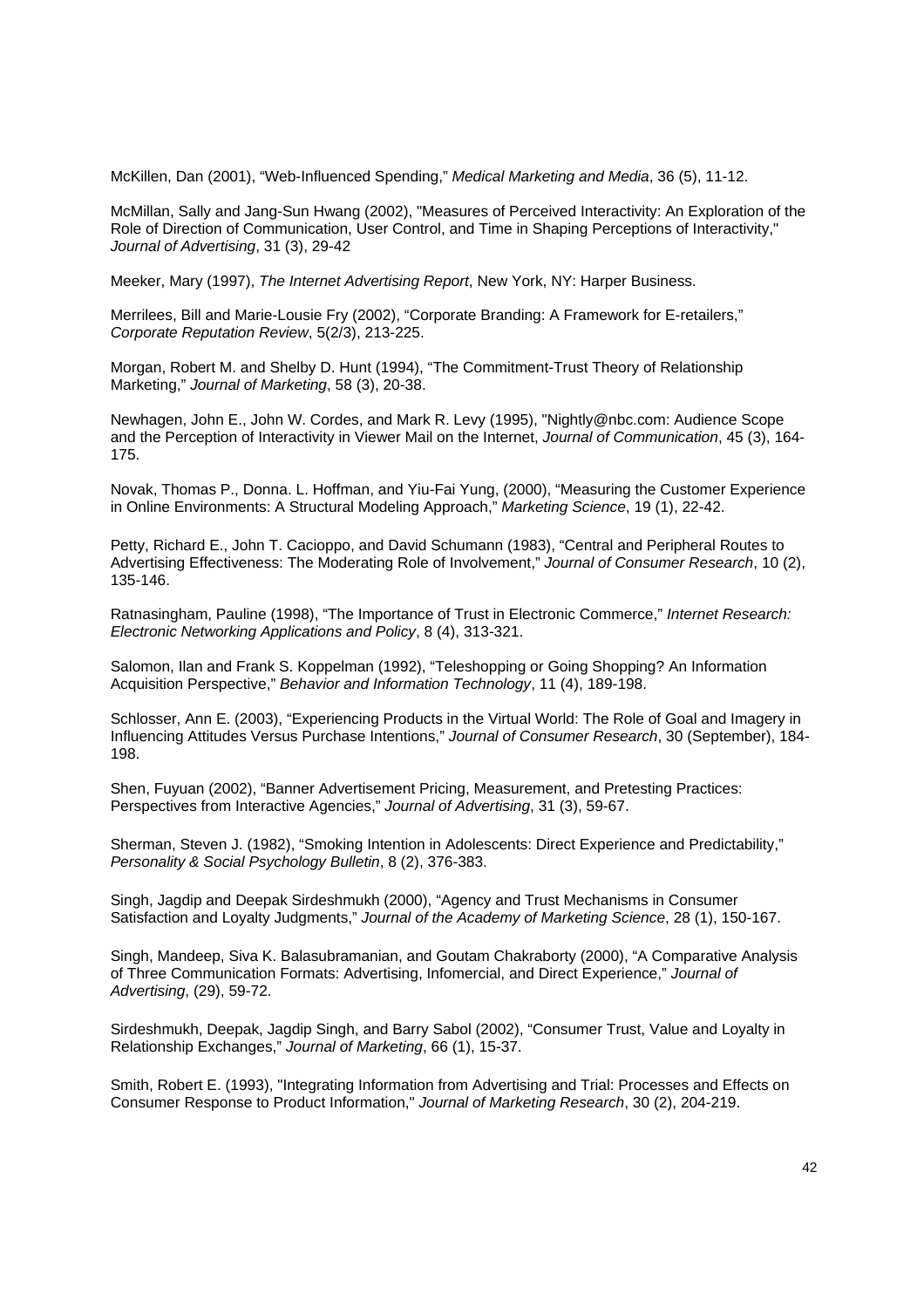——— and William R. Swinyard (1982), "Information Response Models: An Integrated Approach," *Journal of Marketing*, 46 (4), 81-93.

Steuer, Jonathan (1992), "Defining Virtual Reality: Dimensions Determining Telepresence," *Journal of Communication*, 42 (4), 73-93.

Stout, Patricia A., Jorge Villegas, and Hyojin Kim (2001), "Linking Learning and Interactivity on Health-Related Web Sites," *Health Education Research*, 16 (6), 721-733.

Sultan, Fareena and Hussain A. Mooraj (2001), "Design a Trust-based e-Business Strategy," *Marketing Management*, 10 (4), 40-45.

Unz, Dagmar C. and Friedrich W. Hesse (1999), "The Use of Hypertext for Learning," *Journal of Educational Computing Research*, 20, 279-295.

Upshaw, Lynn (1995), "The Keys to Building Cyberbrands," *Advertising Age*, May 29.

Wu, Guohua (1999), "Perceived Interactivity and Attitudes toward Web Sites," in *Proceedings of the 1999 Conference of the American Academy of Advertising*, Marilyn S. Roberts, ed., Gainesville, FL: American Academy of Advertising, 254-262.

- (2000), "The Role of Perceived Interactivity in Interactive Ad Processing," unpublished doctoral dissertation, University of Texas at Austin.

Yoo, Chan Y. and Patricia A. Stout (2001), "Factors Affecting Users' Interactivity with the Web Site and the Consequences of Users' Interactivity," in *Proceedings of the 2001 Conference of the American Academy of Advertising*, Charles R. Taylor, ed., Villanova, PA: Villanova University, 53-61.

Yoon, Sung-Joon (2002), "The Antecedents and Consequences of Trust in Online-Purchase Decisions," *Journal of Interactive Marketing*, 16 (2), 47-63.